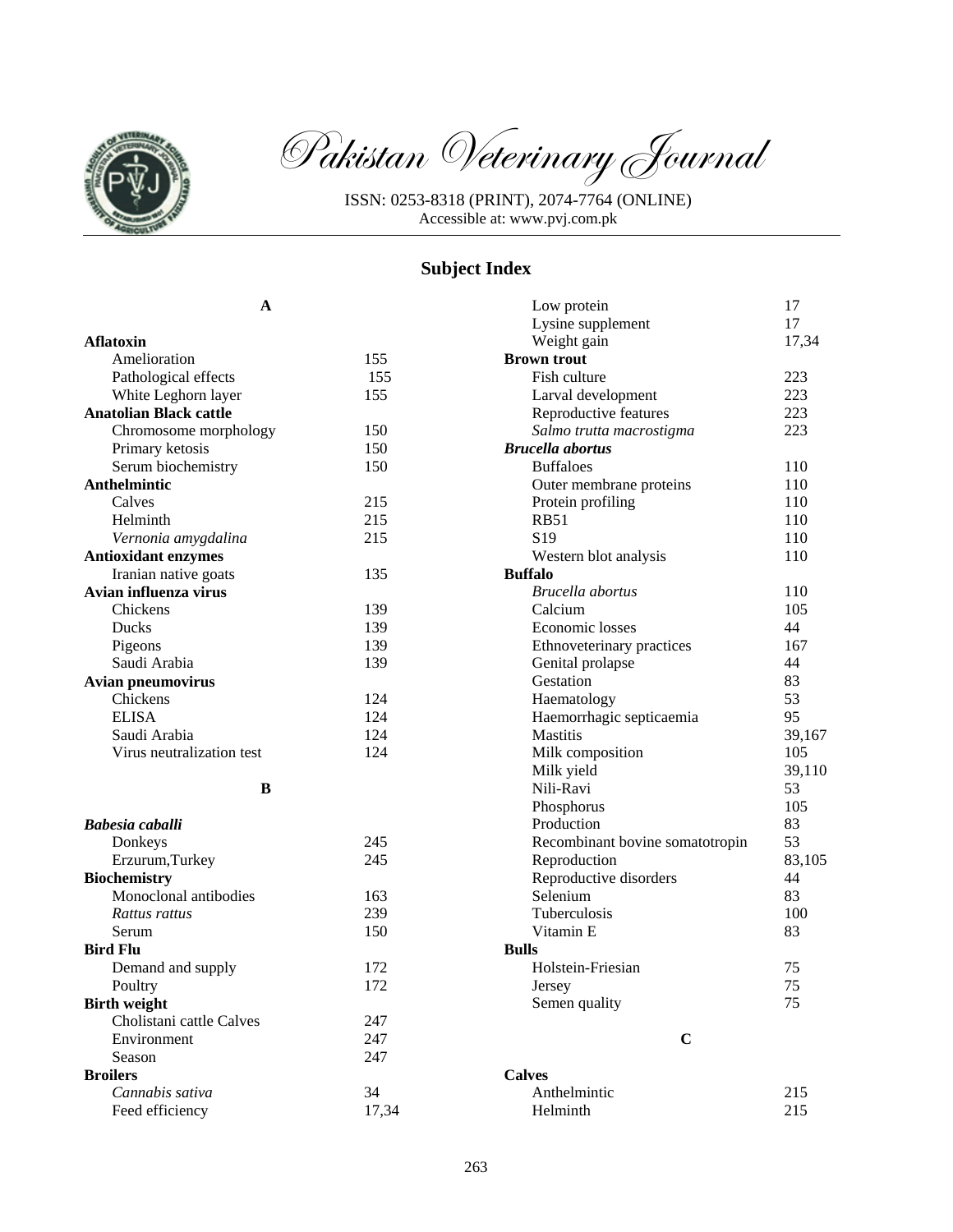| Vernonia amygdalina         | 215          | D                                |     |
|-----------------------------|--------------|----------------------------------|-----|
| Camel                       |              |                                  |     |
| Economic importance         | 191          | <b>Danofloxacine</b>             |     |
| Food security               | 191          | Myometrium                       | 211 |
| Marketing                   | 191          | Oxytocin                         | 211 |
| Milk production             | 191          | Rat                              | 211 |
| Population                  | 191          | <b>Diseases</b>                  |     |
| Production systems          | 191          | Avian influenza                  | 139 |
| Trypanosomiasis             | 175          | Bird flu                         | 172 |
| <b>Cattle</b>               |              | Haemorrhagic septicaemia         | 95  |
| Anatolian black             | 150          | Injections laryngotracheitis     | 163 |
| Cholistani                  | 126,247      | Ketosis                          | 150 |
| Holstein Chinese            | 203          | <b>Mastitis</b>                  | 167 |
| Red chittagong              | $\mathbf{1}$ | Paratuberculosis                 | 143 |
| Sahiwal                     | 249          | Theileriosis                     | 178 |
| Carassius gibelio           |              | Toxoplasmosis                    | 91  |
| Chemical composition        | 207          | Trypnosomiasis                   | 175 |
| Fatty acids                 | 207          | Tuberculosis                     | 100 |
| Fish finger                 | 207          | Disease surveillance             |     |
| <b>Chemical composition</b> |              | Contagious diseases              | 198 |
| Carassius gibelio           | 207          | Disease risk profile             | 198 |
| Fatty acids                 | 207          | Participatory appraisal          | 198 |
| Fish finger                 | 207          | Rahim Yar Khan                   | 198 |
| Proteins                    | 131          | Scanning surveillance            | 198 |
| Rainbow Trout               | 131          | Transboundary animal diseases    | 198 |
| <b>Chickens</b>             |              | <b>Donkeys</b>                   |     |
|                             | 124          | Babesia caballi                  | 245 |
| Avian pneumovirus           | 61           |                                  | 245 |
| Eucalyptus                  | 61           | Erzurum, Turkey                  | 245 |
| HI test<br><b>IBDV</b>      | 67           | Theileria equi                   |     |
| Immunostimulant             | 61           |                                  |     |
|                             |              | E                                |     |
| Lymphocytes Distribution    | 67           |                                  |     |
| Lysozyme activity           | 61           | <b>Equine chondrocytes</b>       |     |
| <b>MALT</b>                 | 67           | Cell culture                     | 232 |
| NDV vaccine                 | 61           | Trypsinization                   | 232 |
| Peppermint                  | 61           | Viability                        | 232 |
| Phagocytic activity         | 61           | <b>Ethnoveterinary practices</b> |     |
| Chitin-chitosan yield       |              | <b>Buffalo</b>                   | 167 |
| Freshwater crab             | 227          | Cattle                           | 167 |
| Potamon potamios            | 227          | <b>Mastitis</b>                  | 167 |
| <b>Cholistan</b>            |              | <b>Eucalyptus</b>                |     |
| Cattle                      | 126          | AI vaccine                       | 61  |
| Hakra river                 | 126          | Chickens                         | 61  |
| Pastoralists                | 126          | <b>Essential oils</b>            | 61  |
| Cholistani cattle           | 247          | HI test                          | 61  |
| Birth weight                | 247          | Immunostimulant                  | 61  |
| Calves                      | 247          | Lysozyme activity                | 61  |
| Environment                 | 247          | NDV vaccine                      | 61  |
| <b>Countries</b>            |              | Phagocytic activity              | 61  |
| China                       | 203          |                                  |     |
| Iran                        | 13, 135, 253 | $\mathbf{F}$                     |     |
| Korea,                      | 251          |                                  |     |
| Pakistan                    | 91,167,187   | <b>Fish finger</b>               |     |
| Saudi Arabia                | 124,139      | Carassius gibelio                | 207 |
| Turkey                      | 245          | Fatty acids                      | 207 |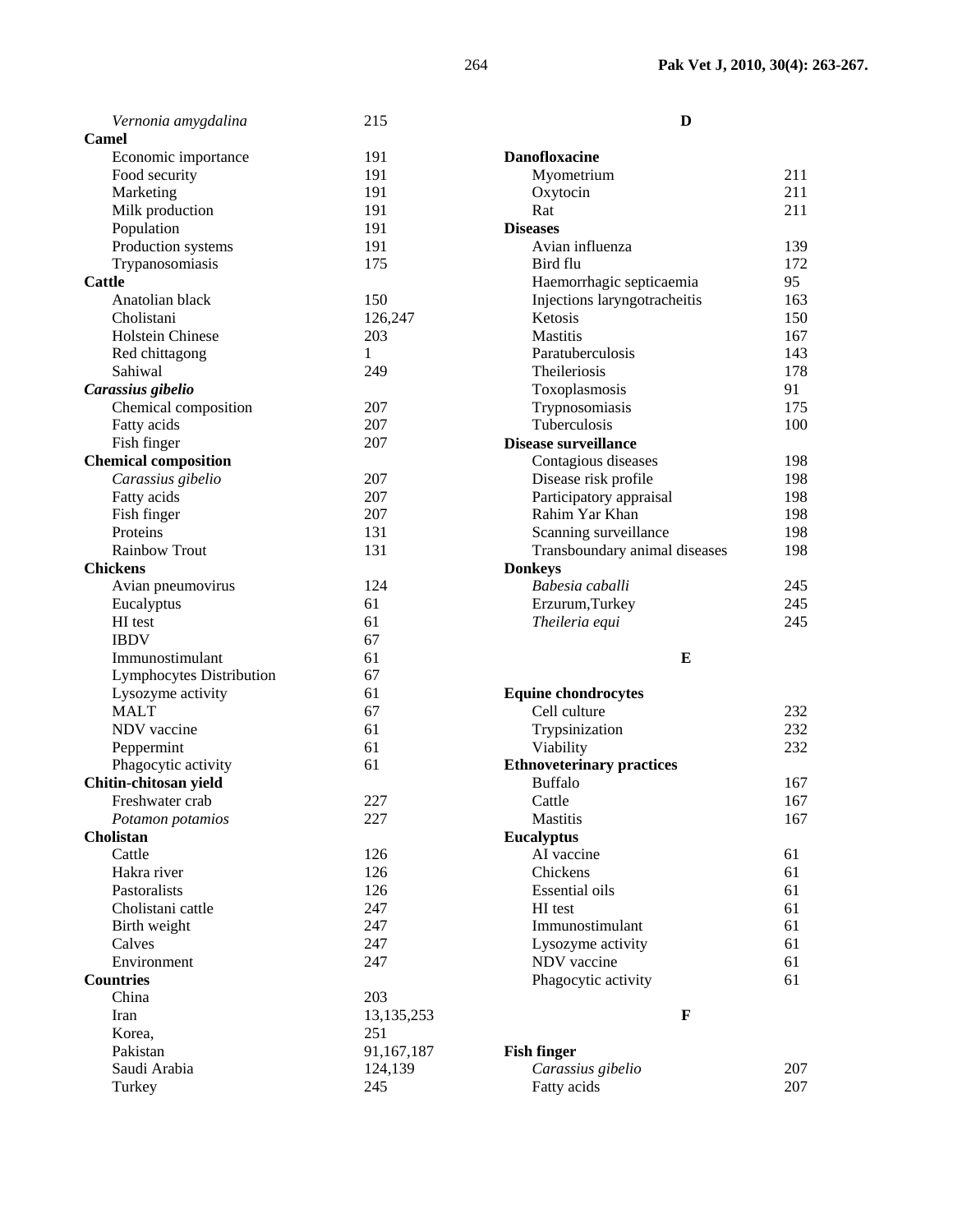| 181  |
|------|
| 181  |
| 135  |
| 178  |
| 178  |
| 1 በበ |
|      |

**H** 

**G** 

| Haemorrhagic septicaemia       |     |
|--------------------------------|-----|
| <b>Buffaloes</b>               | 95  |
| Endotoxins                     | 95  |
| Fluid therapy                  | 95  |
| Hypertonic saline solution     | 95  |
| Resuscitation                  | 95  |
| <b>Healing effects</b>         |     |
| Bepanthane cream               | 72  |
| Rat                            | 72  |
| Skin wounds                    | 72  |
| <b>Helminthiasis</b>           |     |
| Blood smear                    | 1   |
| Coproscopy                     | 1   |
| Prevalence                     | 1   |
| <b>Red Chittagong Cattle</b>   | 1   |
| Hen eggs                       |     |
| Cholesterol                    | 219 |
| Fatty acid composition         | 219 |
| Nutritional value              | 219 |
| <b>Holstein Chinese cattle</b> |     |
| Kappa casein gene Polymorphism | 203 |
| <b>PCR-SSCP</b>                | 203 |
| Single nucleotide              | 203 |
| Human diarrhea                 |     |
| Antibiogram                    | 25  |
| Poultry eggs                   | 25  |
| Prevalence                     | 25  |
| Salmonella enteritidis         | 25  |

# **I**

| <b>Infections Bursal Disease Virus</b> |     |
|----------------------------------------|-----|
| Chicken                                |     |
| Lymphocytes Distribution               | 67  |
| <b>Immunostimulant</b>                 |     |
| Eucalyptus                             | 61  |
| Peppermint                             | 61  |
| <b>Infectious laryngotracheitis</b>    |     |
| Embryo Hybridomas                      | 163 |
| Diagnostic test                        | 163 |

| Monoclonal antibodies       | 163 |
|-----------------------------|-----|
| Screening                   | 163 |
| Tissue culture              | 163 |
| Iranian fat-tailed sheep    |     |
| Catalase                    | 13  |
| Glutathione peroxidase      | 13  |
| Malondialdehyde             | 13  |
| Oxidative stress            | 13  |
| Superoxide dismutase        | 13  |
| <b>Iranian native goats</b> |     |
| Antioxidant enzymes         | 135 |
| Thyroid hormones            | 135 |
| Trace elements              | 135 |
| Isolation                   |     |
| Mycobacterium avium         | 143 |
|                             |     |

## **K**

| 203 |
|-----|
| 203 |
| 203 |
| 203 |
|     |

## **L**

| <b>Large Ruminants</b>      |     |
|-----------------------------|-----|
| Nematode                    | 242 |
| Toxocara vitolorum          | 242 |
| <b>Linseed</b>              |     |
| Composition                 | 79  |
| Linamarin                   | 79  |
| Minerals                    | 79  |
| Varieties                   | 79  |
| <b>Livestock production</b> |     |
| Animal genetic resources    | 181 |
| <b>Balochistan</b>          | 181 |
| Global warming              | 181 |
| Socioeconomic change        | 181 |
| Lohi sheep                  |     |
| GnRH                        | 29  |
| Ovarian function            | 29  |
| Progesterone                | 29  |
| Reproductive performance    | 29  |
| <b>Lumpy Jaw</b>            |     |
| Actinomyces bovis           | 249 |
| Sahiwal cattle              | 249 |
| Sulphur granules            | 249 |
| Surgical debridement        | 249 |
|                             |     |

## **M**

| <b>Mare</b>         |    |
|---------------------|----|
| Fertile             | 87 |
| Pregnant            | 87 |
| Serum macrominerals | 87 |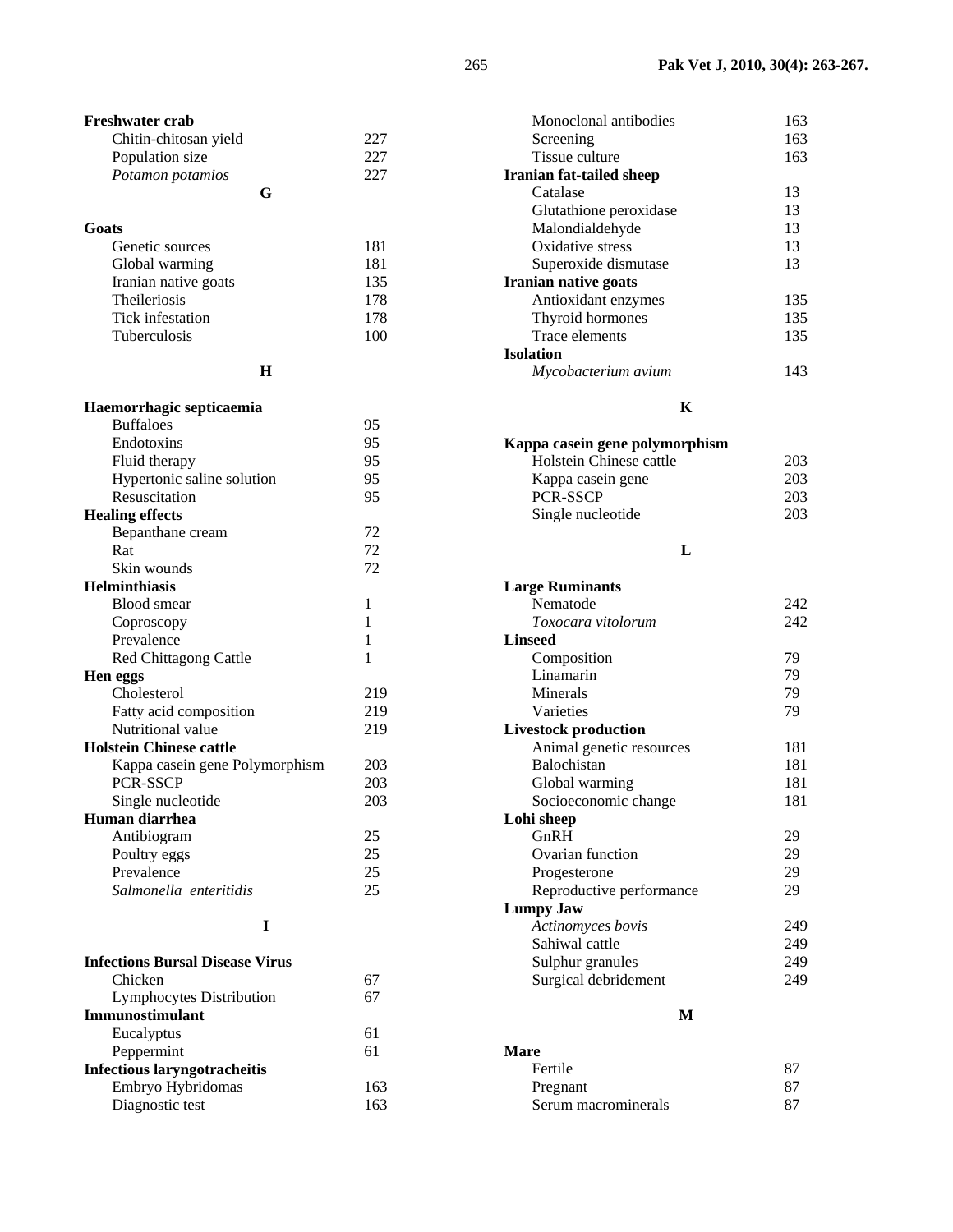| Subfertile                    | 87         | Ear mite                       | 251      |
|-------------------------------|------------|--------------------------------|----------|
|                               |            | Fish meal                      | 7        |
| $\mathbf 0$                   |            | Grasshopper meal               | 7        |
|                               |            | Ivermectin                     | 251      |
| <b>Ochratoxicosis</b>         |            | Korea                          | 251      |
| Histopathology                | 118        | Psoroptes cuniculi             | 251      |
| Layer breeder                 | 118        | Psoroptic otocariasis          | 251      |
| Ochratoxin A                  | 118        | <b>Rainbow Trout</b>           |          |
| Pathology                     | 118        | Chemical composition           | 131      |
| White Leghorn                 | 118        | Curing                         | 131      |
|                               |            | Proteins                       | 131      |
| ${\bf P}$                     |            | <b>SDS-PAGE</b>                | 131      |
|                               |            | Rattus rattus                  |          |
| Participatory appraisal       |            | Biochemistry                   | 239      |
| Contagious diseases           | 198        | Brodifacom                     | 239      |
| Disease risk profile          | 198        | Cellulose                      | 239      |
| Rahim Yar Khan                | 198        | Rodenticides                   | 239      |
| Scanning surveillance         | 198        | <b>Rats</b>                    |          |
| Transboundary animal diseases | 198        | Danofloxacine                  | 211      |
| <b>Pasteurellosis</b>         |            | Myometrium                     | 211      |
| <b>Buffaloes</b>              | 95         | Oxytocin                       | 211      |
| Endotoxins                    | 95         | Propolis                       | 72       |
| Fluid therapy                 | 95         | Silver sulfadiazine            | 72       |
| Gram-negative sepsis          | 95         | Skin wounds                    | 72       |
| Haemorrhagic septicaemia      | 95         | <b>Reproductive features</b>   |          |
| Hypertonic saline solution    | 95         | Brown trout                    | 223      |
| Resuscitation                 | 95         | Larval development             | 223      |
| Peppermint                    |            | Salmo trutta macrostigma       | 223      |
| AI vaccine                    | 61         | <b>Rodenticides</b>            |          |
| Chickens                      | 61         | Rattus rattus                  | 239      |
| HI test                       | 61         |                                |          |
| Immunostimulant               | 61         | S                              |          |
| Lysozyme activity             | 61         |                                |          |
| NDV vaccine                   | 61         |                                |          |
| Phagocytic activity           | 61         | <b>Sahiwal cattle</b>          |          |
| Persian leopard               |            | Actinomyces bovis              | 249      |
| Iran                          | 253        | Lumpy Jaw                      | 249      |
| Taenia taeniaeformis          | 253        | Seroprevalence                 |          |
| Phagocytic activity           |            | Avian influenza virus          | 139      |
| Eucalyptus                    | 61         | Toxoplasmosis                  | 91       |
| Peppermint                    | 61         | <b>Serum Macrominerals</b>     |          |
| <b>Poultry</b>                |            | Mare                           | 87       |
| <b>Bird Flu</b>               | 172        | <b>Sheep</b>                   |          |
| Meat                          | 172        | Theileriosis                   | 178      |
| Psoroptic otocariasis         |            | Toxoplasmosis                  | 91       |
| Ear mite                      | 251        | Tuberculosis                   | 100      |
| Ivermectin                    | 251        | <b>Subtropical environment</b> |          |
|                               |            | Holstein-Friesian Bulls        | 75       |
|                               |            |                                |          |
| Korea<br>Psoroptes cuniculi   | 251<br>251 | Jersey Bulls<br>Semen quality  | 75<br>75 |

**R** 

#### **Rabbit**  Blood components 7<br>Carcass characteristics 7 Carcass characteristics

**T** 

| Taenia taeniaeformis |     |
|----------------------|-----|
| Iran                 | 253 |
| Persian leopard      | 253 |